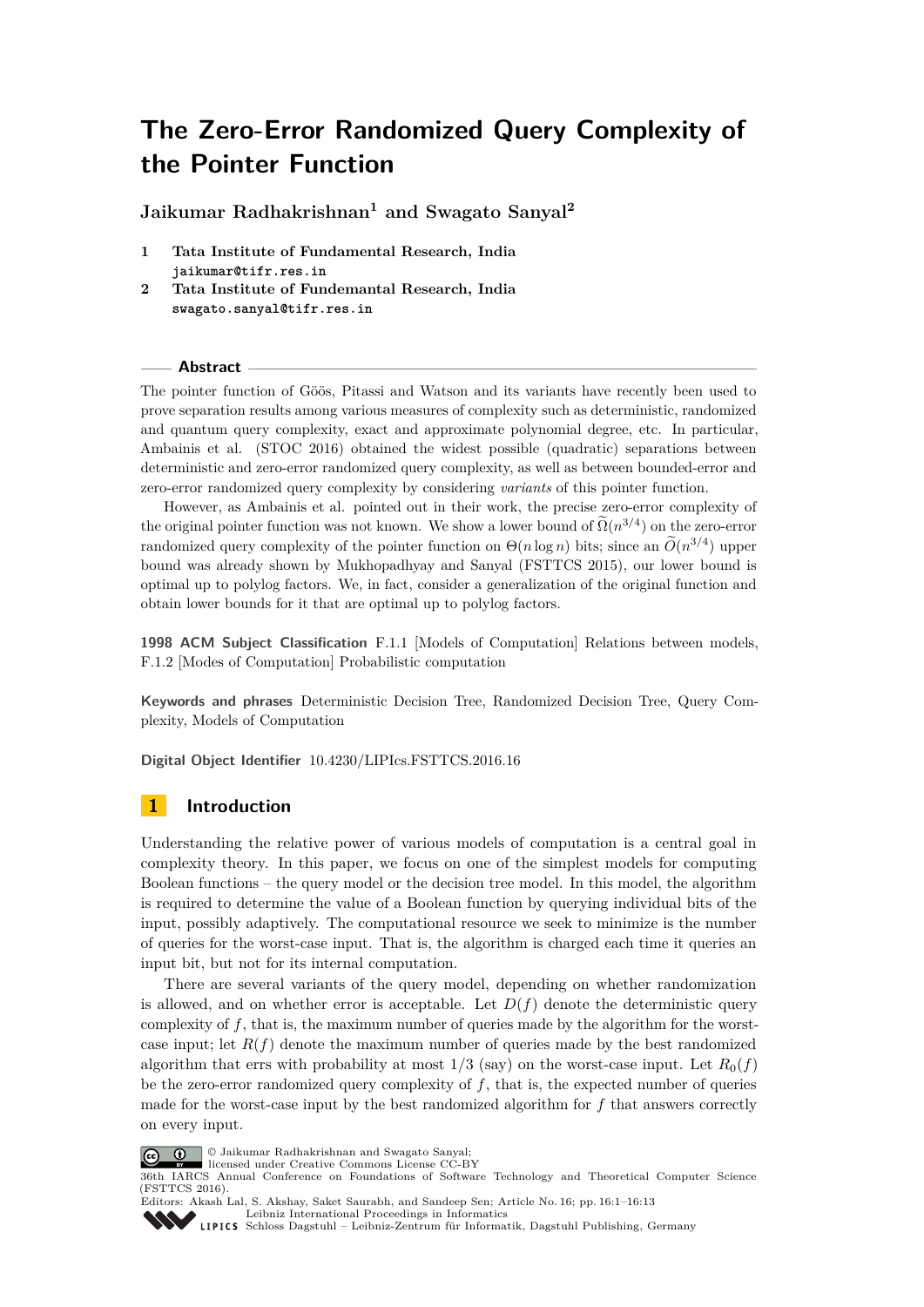## **16:2 The Zero-Error Randomized Query Complexity of the Pointer Function**

The relationships between these query complexity measures have been extensively studied in the literature. That randomization can lead to significant savings has been known for a long time. Snir [\[10\]](#page-12-1) showed a  $O(n^{\log_4 3})$  randomized linear query algorithm (a more powerful model than what we discussed) for complete binary NAND tree function for which the deterministic linear query complexity is  $\Omega(n)$ . Later on Saks and Wigderson [\[9\]](#page-12-2) determined the zero-error randomized query complexity of the complete binary NAND tree function to be  $\Theta(n^{0.7536...})$ . They also presented a result of Ravi Boppana which states that the uniform rooted ternary majority tree function has randomized zero-error query complexity  $O(n^{0.893...})$ and deterministic query complexity *n*. All these examples showed that randomized query complexity can be substantially lower than its deterministic counterpart. On the other hand, Nisan showed that the  $R(f) = \Omega(D(f)^{1/3})$  [\[8\]](#page-12-3). Blum and Impagliazzo [\[3\]](#page-12-4), Tardos [\[11\]](#page-12-5), Hartmanis and Hemachandra [\[6\]](#page-12-6) independently showed that  $R_0(f) = \Omega(D(f)^{1/2})$ . Thus, the question of the largest separation between deterministic and randomized complexity remained open. Indeed, Saks and Wigderson conjectured that the complete binary NAND tree function exhibits the widest separation possible between these two measures of complexity.

<span id="page-1-0"></span>► **Conjecture 1** ([\[9\]](#page-12-2)). For any boolean function f on *n* variables,  $R_0(f) = \Omega(D(f)^{0.753...})$ .

This conjecture was recently refuted independently by Ambainis *et al.* [\[2\]](#page-12-7) and Mukhopadhyay and Sanyal [\[7\]](#page-12-8). Both works based their result on the pointer function introduced by Göös, Pitassi and Watson [\[5\]](#page-12-9), who used this function to show a separation between deterministic decision tree complexity and unambiguous non-deterministic decision tree complexity. In Section [2,](#page-2-0) we present the formal definition of the function  $\text{GPW}^{r\times s}$ , which is a Boolean function on  $\Theta(rs)$  bits.

Mukhopadhyay and Sanyal [\[7\]](#page-12-8) used GPW<sup>s×s</sup> to obtain the following refutation of Conjec-ture [1:](#page-1-0)  $R_0(\text{GPW}^{s \times s}) = \widetilde{O}(s^{1.5})$  while  $D(\text{GPW}^{s \times s}) = \Omega(s^2)$ . While this shows that  $\text{GPW}^{s \times s}$ witnesses a wider separation between deterministic and zero-error randomized query complexities than conjectured, the separation shown is not the widest possible for a Boolean function. Independently, Ambainis *et al.* modified GPW*s*×*<sup>s</sup>* in subtle ways, to establish the widest possible (near-quadratic) separation between deterministic and zero-error randomized query complexity, and between zero-error randomized and bounded-error randomized query complexities.

Ambainis et al. [\[2\]](#page-12-7) pointed out, however, that the precise zero-error randomized query complexity (i.e.  $R_0(\text{GPW}^{s \times s})$ ) was not known. One could ask if the optimal separation demonstrated by Ambainis *et al.* is also witnessed by GPW*s*×*<sup>s</sup>* itself. In this work, we prove a near-optimal lower bound on the zero-error randomized query complexity of  $\mathsf{GPW}^{r\times s}$ , which is slightly more general than the GPW*s*×*<sup>s</sup>* considered in earlier works.

<span id="page-1-1"></span>▶ **Theorem 2** (Main theorem).  $R_0(\text{GPW}^{r \times s}) = \tilde{\Omega}(r + \sqrt{r}s)$ .

Such a result essentially claims that randomized algorithms cannot efficiently locate certificates for the function. This would be true, for example, if the function could be shown to require large certificates, since the certificate complexity of a function is clearly a lower bound on its zero-error randomized complexity. This straightforward approach does not yield our lower bound, as the certificate complexity of  $\mathsf{GPW}^{r\times s}$  is  $\widetilde{O}(r+s)$ . In our proof, we set up a special distribution on inputs, and by analyzing the expansion properties of the pointers, show that a certificate will evade a randomized algorithm that makes only a small number of queries. In fact, the distribution we devise is almost entirely supported on inputs *X* for which  $\mathsf{GPW}^{r\times s}(X)=0$ . This is not an accident: a randomized algorithm can quickly find a certificate for inputs *X* if  $\text{GPW}^{r \times s}(X) = 1$  (see Theorem [5](#page-3-0) below).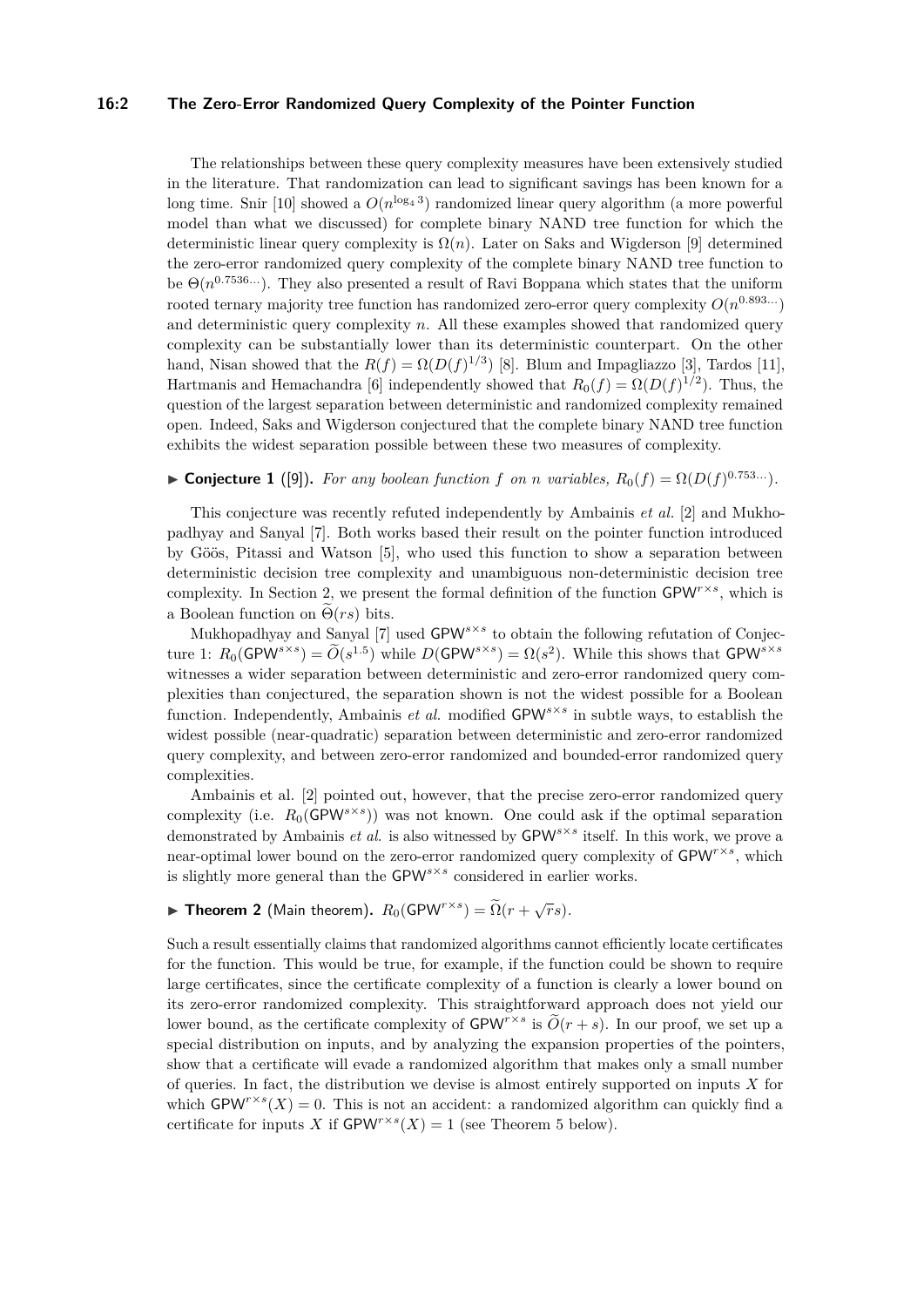It follows from Theorem [2](#page-1-1) that the algorithm of Mukhopadhyay and Sanyal [\[7\]](#page-12-8) is optimal up to polylog factors.

▶ **Corollary 3.**  $R_0$ (GPW<sup>*s*×*s*</sup>)</sup> =  $\widetilde{\Omega}(s^{1.5})$ .

In addition to nearly determining the zero-error complexity of the original GPW<sup>s×*s*</sup> function, our result has two interesting consequences.

- (a) The above mentioned result of Mukhopadhyay and Sanyal [\[7\]](#page-12-8) showed that  $R_0(\text{GPW}^{s \times s})$  $= \widetilde{O}(D(\text{GPW}^{s \times s})^{0.75})$ . Our main theorem shows that  $\text{GPW}^{s \times s}$  cannot be used to show a significantly better separation between the deterministic and randomized zero-error complexities (ignoring polylog factors). However, the function  $\text{GPW}^{s^2 \times s}$  allows us to derive a better separation<sup>[1](#page-2-1)</sup>:  $R_0(\text{GPW}^{s^2 \times s}) = O(D(\text{GPW}^{s^2 \times s})^{2/3})$ . Our main theorem shows that this is essentially the best separation that can be derived from  $\mathsf{GPW}^{r\times s}$ by varying *r* relative to *s*, so this method cannot match the near-quadratic separation between these measures, which was shown by Ambainis *et al.* [\[2\]](#page-12-7) by considering a *variant* of the GPW*s*×*<sup>s</sup>* function.
- **(b)** GPW*s*×*<sup>s</sup>* exposes a non-trivial polynomial separation between the bounded-error and zero-error randomized query complexities:  $R(\text{GPW}^{s \times s}) = \widetilde{O}(R_0(\text{GPW}^{s \times s})^{2/3})$ . This falls short of the near-quadratic separation shown by Ambainis *et al.* [\[2\]](#page-12-7), but note that before that result no separation between these measures was known.

## <span id="page-2-0"></span>**2 The GPW function**

The input *X* to the *pointer function*,  $\text{GPW}^{r \times s}$ , is arranged in an array with *r* rows and *s* columns. The cell *X*[*i, j*] of the array contains two pieces of data, a bit  $b_{ij} \in \{0,1\}$  and a pointer  $\mathsf{ptr}_{ij} \in ([r] \times [s]) \cup \{\perp\}.$ 

Let A denote the set of all such arrays. The function  $\mathsf{GPW}^{r\times s}:\mathcal{A}\to\{0,1\}$  is defined as follows:  $\mathsf{GPW}^{r\times s}(X) = 1$  if and only if the following three conditions are satisfied.

- **1.** There is a unique column  $j^*$  such that for all rows  $i \in [r]$ , we have  $b_{ij^*} = 1$ .
- 2. In this column *j*<sup>\*</sup>, there is a unique row *i*<sup>\*</sup> such that  $ptr_{i^*j^*} \neq \bot$ .
- **3.** Now, consider the sequence of locations  $(p_k : k = 0, 1, \ldots, s-1)$ , defined as follows: let  $p_0 = (i^*, j^*)$ , and for  $k = 0, 1, \ldots, s - 2$ , let  $p_{k+1} = \text{ptr}_{p_k}$ . Then,  $p_0, p_1, \ldots, p_{s-1}$  lie in distinct columns of *X*, and  $b_{p_k} = 0$  for  $k = 1, 2, \ldots, s - 1$ . In other words, there is a *chain of pointers*, which starts from the unique location in column  $j^*$  with a non-null pointer, visits all other columns in exactly *s* − 1 steps, and finds a 0 in each location it visits (except the first).

Note that  $GPW^{r\times s}$  can be thought of as a Boolean function on  $\Theta(rs \log rs)$  bits.

### **Upper Bound**

The pointer function  $\text{GPW}^{r\times s}$ , as defined above, is parameterized by two parameters, *r* and *s*. Göös, Pitassi and Watson [\[5\]](#page-12-9) focus on the special case where *r* = *s*. Mukhopadhyay and Sanyal [\[7\]](#page-12-8) also state their zero-error randomized algorithm with  $\tilde{O}(s^{1.5})$  queries for this special case; however, it is straightforward to extend their algorithm so that it applies to the function  $\text{GPW}^{r \times s}$  and yields the following upper bound.

▶ **Theorem 4.**  $R_0$ (GPW<sup>r×*s*</sup>)</sup> =  $\widetilde{O}(r + \sqrt{r}s)$ .

<span id="page-2-1"></span><sup>&</sup>lt;sup>1</sup> In [\[1\]](#page-12-10), a similar separation between  $R(\text{GPW}^{s^2 \times s})$  and  $D(\text{GPW}^{s^2 \times s})$  is mentioned.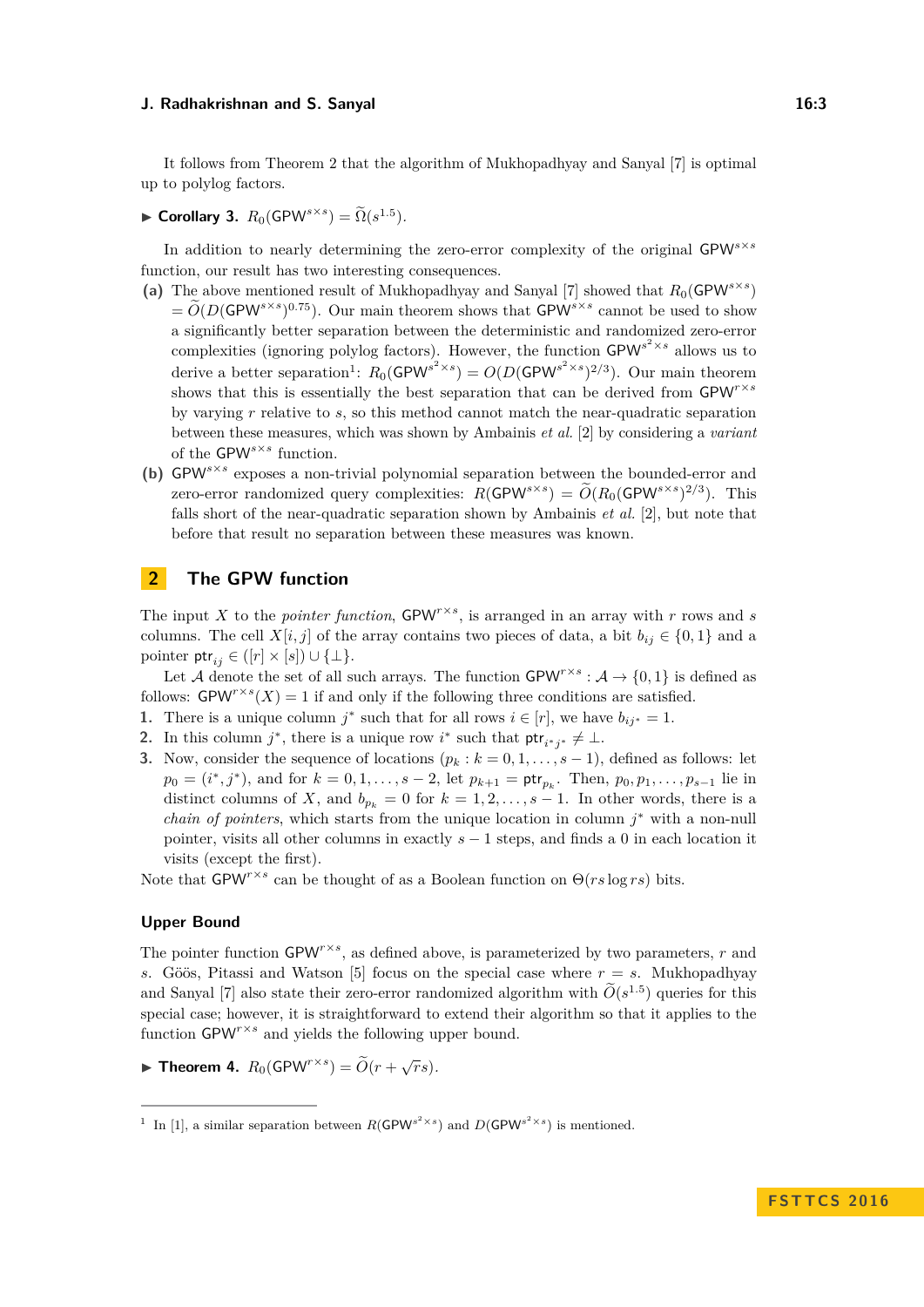

**Figure 1** Input to GPW<sup>*r*×*s*</sup> for  $r = 5$ ,  $s = 5$ .

Mukhopadhyay and Sanyal also gave a one-sided error randomized query algorithm that makes  $\widetilde{O}(s)$  queries on average but never errs on inputs *X*, where  $\text{GPW}^{s \times s}(X) = 1$ . Again a straightforward extension yields the following.

<span id="page-3-0"></span> $\triangleright$  **Theorem 5.** *There is a randomized query algorithm that makes*  $\tilde{O}(r + s)$  *queries on each input, computes* GPW*r*×*<sup>s</sup> correctly on each input with probability at least* 1*/*3*, and in addition never errs on inputs X where*  $\text{GPW}^{r \times s}(X) = 1$ *.* 

Theorem [2,](#page-1-1) thus, completely determines the deterministic and all randomized query complexities of a more general function GPW*r*×*<sup>s</sup>* .

## **2.1 The distribution**

To show our lower bound, we will set up a distribution on inputs in A. Let *V* be the locations in the first  $s/2$  columns, i.e.,  $V = [r] \times [s/2]$ ; let *W* be the locations in the last  $s/2$  columns, i.e.,  $W = [r] \times ([s] \setminus [s/2])$ . In order to describe the random input *X*, we will need the following definitions.

#### **Pointer chain**

For an input in A, we say that a sequence of locations  $\mathbf{p} = \langle \ell_0, \ell_1, \ell_2, \ldots, \ell_k \rangle$  is a pointer chain, if for  $i = 0, 1, \ldots, k-1$ ,  $\mathsf{ptr}_{\ell_i} = \ell_{i+1}$ ; the location  $\ell_0$  is the *head* of the **p** and is denoted by head(**p**); similarly,  $\ell_k$  is the *tail* of **p** and is denoted by tail(**p**). Note that  $\mathsf{ptr}_{\ell_k}$  is not specified as part of the definition of pointer chain **p**; in particular, it is allowed to be ⊥.

#### **Random pointer chain**

To build our random input *X*, we will assign the pointer values of the various cells of *X* randomly so that they form appropriate pointer chains. For a set of locations *S* we build a *random pointer chain on S* as follows. First, we uniformly pick a permutation of *S*, say  $\langle \ell_0, \ell_1, \ldots, \ell_k \rangle$ . Then, we set  $\mathsf{ptr}_{\ell_i} = \ell_{i+1}$  (for  $i = 0, 1, \ldots, k-1$ ). We will make such random assignments for sets *S* consisting of consecutive locations in some row of *W*. We call the special (deterministic) chain that starts at the first (leftmost) location of *S*, visits the next, and so on, until the last (rightmost) location, a *path*. Given two pointer chains  $\mathbf{p}_1$  and  $\mathbf{p}_2$  on disjoint sets of locations  $S_1$  and  $S_2$ , we may set  $ptr_{tail(\mathbf{p}_1)} = \mathsf{head}(\mathbf{p}_2)$ , and obtain a single pointer chain on  $S_1 \cup S_2$ , whose head is head(**p**<sub>1</sub>) and tail is tail(**p**<sub>2</sub>). We will refer to this operation as the *concatenation* of  $\mathbf{p}_1$  and  $\mathbf{p}_2$ .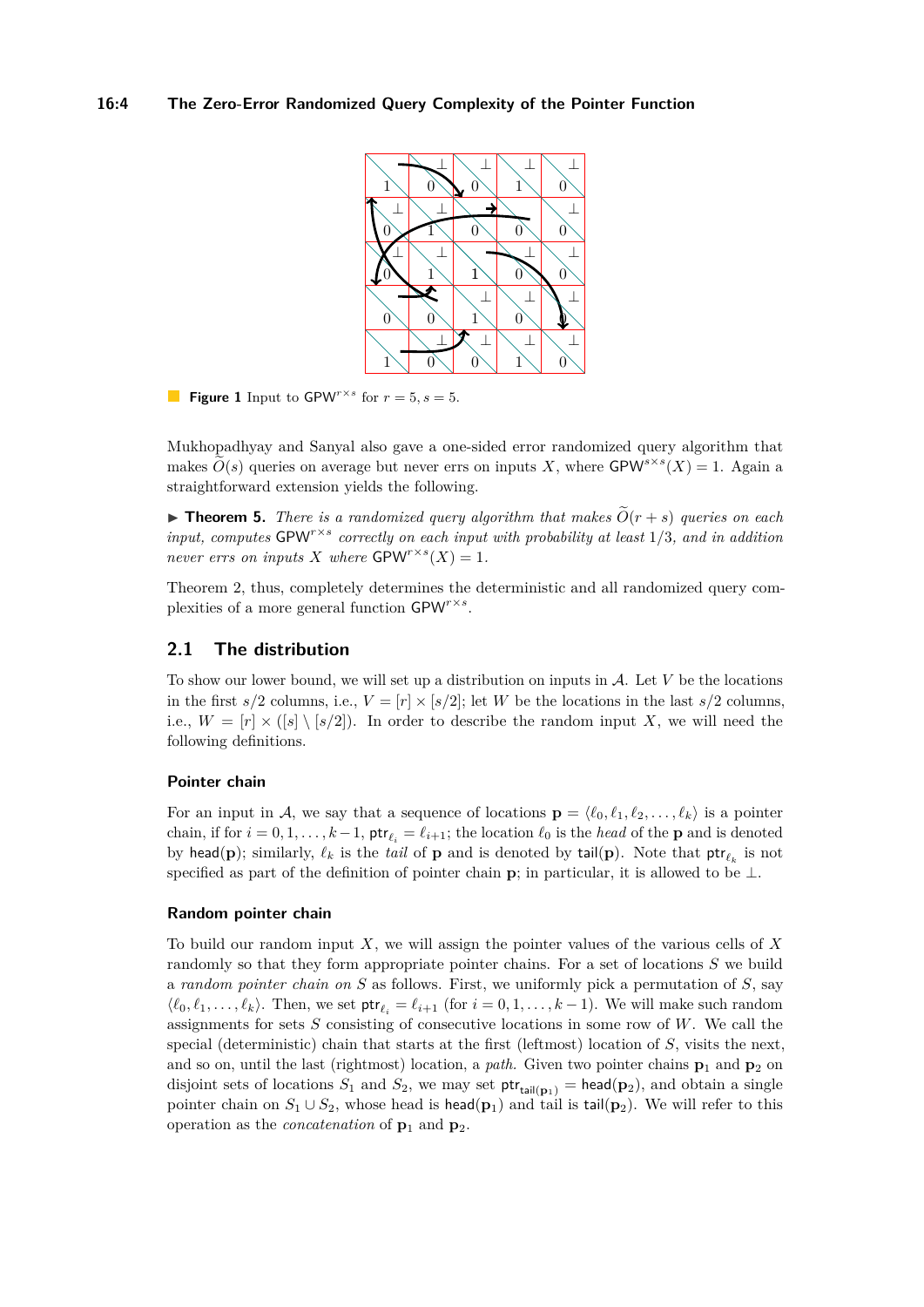<span id="page-4-0"></span>

**Figure 2** Bands and segments inside block *W<sup>j</sup>* .

We are now ready to define the random input *X*. We will assume that *r >>* log *s*, because otherwise  $\sqrt{r}s = \widetilde{O}(s)$ , and Theorem [2](#page-1-1) follows from the certificate complexity lower bound of  $\widetilde{S}(s)$ .  $\widetilde{\Omega}(r+s)$  on  $R_0(\mathsf{GPW}^{r\times s})$  (see the sentence following Assumption [6](#page-5-0) below). First, consider *W*. For all  $\ell \in W$ , we set  $b_{\ell} = 0$ . To describe the pointers corresponding to *W*, we partition the columns of *W* into  $K := \log s - 3 \log \log s$  *blocks*,  $W_1, \ldots, W_K$ , where  $W_1$  consists of the first  $s/(2K)$  columns of *W*, then  $W_2$  consists of the next  $s/(2K)$  columns, and so on.

$$
\left[\begin{array}{ccc} & & & \\ & V & & w_1 & w_2 & \dots & w_K \end{array}\right]
$$

The block  $W_j$ , will be further divided into *bands*; however, the number of bands in different *W*<sub>j</sub> will be different. There will be  $20 \cdot 2^j$  bands in  $W_j$ , each consisting of  $w_j := s/(20 \cdot 2^j \cdot 2K)$ contiguously chosen columns (note that  $w_j \gg \log s$  by our choice of *K*). See Figure [2.](#page-4-0)

Each such band will have *r* rows; the locations in a single row of a band will be called a *segment*; we will divide each segment into two equal parts, left and right, each with  $w_j/2$ columns.

We are now ready to specify the pointers in each segment of  $W_i$ . In the first half of each segment we place a random (uniformly chosen) pointer chain; in the right half we place a path starting at its leftmost cell and leading to its rightmost cell. See Figure [3.](#page-5-1) Once all pointer chains in all the segments in a given row are in place, we concatenate them from left to right. All pointers in the last column of *W* are set to  $\perp$ . In the resulting input, each row of *W* is a single pointer chain with head in the leftmost segment of *W*<sup>1</sup> and tail in the last column of *W*. This completes the description of *X* for the locations in *W*.

Next, we consider locations in *V*. Let  $q := 500 \log s / \sqrt{r}$ . Notice that by our assumption, *q* < 1. Independently, for each location  $\ell \in V$ :

with probability q, set  $b_\ell = 0$  and  $\text{ptr}_\ell$  to be a random location that is in the *left half* of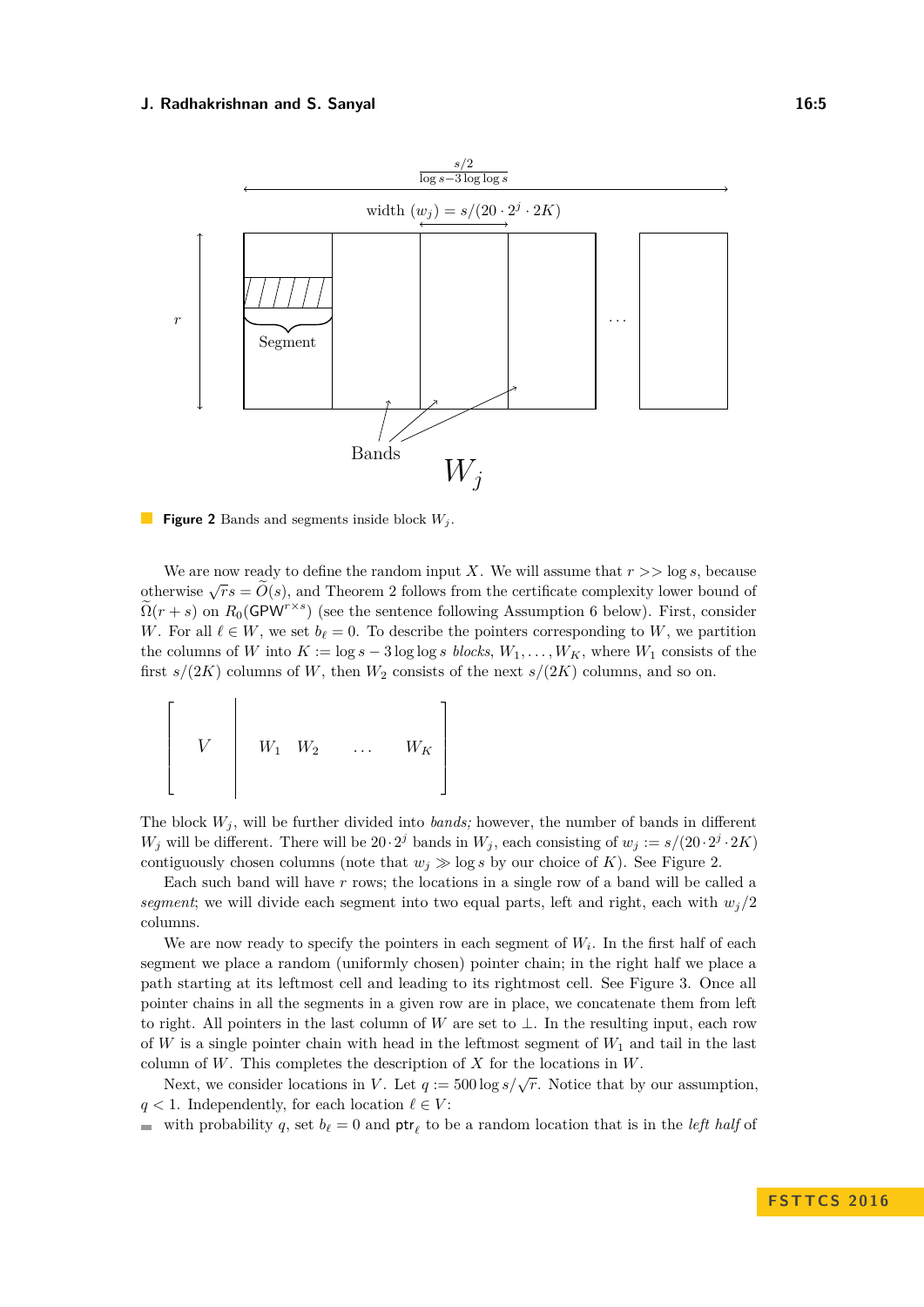## **16:6 The Zero-Error Randomized Query Complexity of the Pointer Function**

<span id="page-5-1"></span>

**Figure 3** A segment consists of a random pointer chain concatenated with a path.

some segment in *W* (that is, among all locations that fall in the left half of some segment, pick one at random and set  $ptr_{\ell}$  to that location);

with probability  $1 - q$ , set  $b_{\ell} = 1$  and  $\mathsf{ptr}_{\ell} = \bot$ . This completes the description of the random input *X*.

## **3 The lower bound for GPW***<sup>r</sup>***×***<sup>s</sup>*

We will consider algorithms that are given query access to the input bits of GPW<sup>r×s</sup>. A location  $\ell \in [r] \times [s]$  of an input  $X \in \mathcal{A}$  is said to be queried if either  $b_{\ell}$  is queried, or some bit in the encoding of  $\mathsf{ptr}_\ell$  is queried. By *number of queries*, we will always mean the number of locations queried. A lower bound on the number of locations queried is clearly a lower bound on the number of bits queried.

It can be shown that the certificate complexity of  $\mathsf{GPW}^{r\times s}$  is  $\Omega(r+s)$ ; hence  $R_0(\mathsf{GPW}^{r\times s})$  $= \Omega(r + s)$ . It remains to show that any zero-error randomized query algorithm for GPW<sup>r×*s*</sup>  $\alpha$  is the contains to show that any zero-error randomized query algorithm for  $\alpha$  will must make  $\Omega(\sqrt{rs}/\text{polylog}(s))$  queries in expectation. We will assume that there is a significantly more efficient algorithm and derive a contradiction.

<span id="page-5-0"></span>**► Assumption 6.** *There is a zero-error randomized algorithm that makes at most*  $\sqrt{r}s/(\log s)^5$ *queries in expectation (taken over the algorithm's coin tosses) on every input X.*

If  $r < (\log s)^3$  (say), then this assumption immediately leads to a contradiction because  $R_0(\mathsf{GPW}^{r \times s}) = \Omega(s)$ . So, we will assume that  $r \geq (\log s)^3$ .

Consider inputs *X* drawn according to the distribution described in the previous section. Since with probability  $1 - o(1)$  every column of *X* has at least one zero (see Lemma [10](#page-6-0) (a)),  $GPW^{r\times s}(X) = 0$  with probability  $1 - o(1)$ ; thus, the algorithm returns the answer 0 with probability  $1 - o(1)$ . Taking expectation over inputs X and the algorithm's coin tosses, the expected number of queries made by the algorithm is at most  $\sqrt{rs}/(\log s)^5$ . Using Markov's inequality, with probability  $1 - o(1)$ , the algorithm stops after making at most  $\sqrt{rs}/(\log s)^4$ queries. By truncating the long runs and fixing the random coin tosses of the algorithm, we obtain a deterministic algorithm. Hence we have the following.

<span id="page-5-2"></span>**Proposition 7.** If Assumption [6](#page-5-0) holds, then there is a deterministic algorithm that  $(i)$ **γ** *i loposition 7: i<sub>j</sub> h*samption *b* notas, then there is a acternatistic algorithm that (i) *queries at most* √rs/(log *s*)<sup>4</sup> *locations, (ii) never returns a wrong answer (it might give no answer on some inputs), and (iii) returns the answer* 0 *with probability*  $1 - o(1)$  *for the random input X.*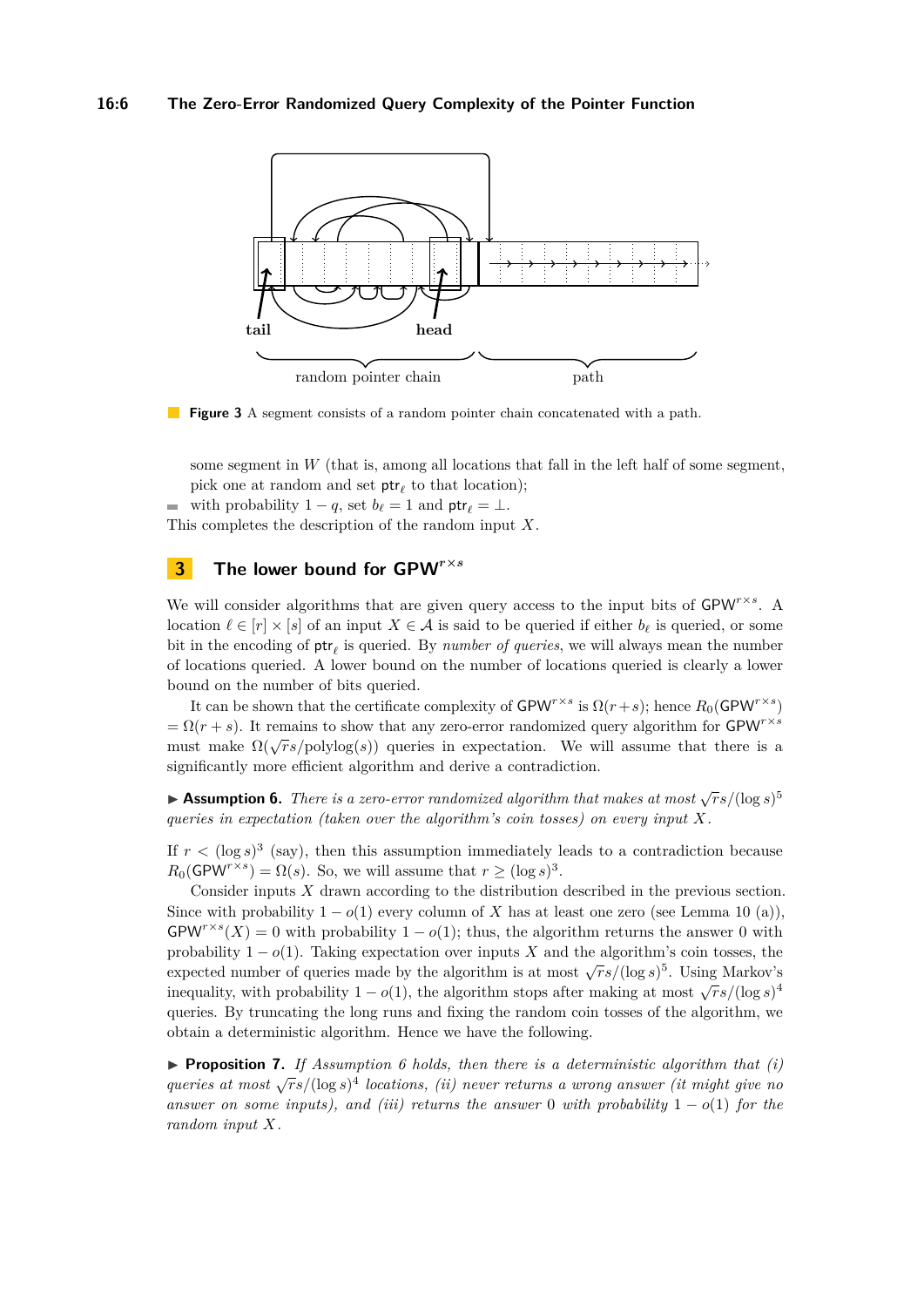Fix such a deterministic query algorithm Q. In the next section, we formally establish the following.

<span id="page-6-2"></span>**► Lemma 8** (Stitching lemma). With probability  $1 - o(1)$  over the choices of X, there is an *input*  $X' \in \mathcal{A}$  *that differs from*  $X$  *only in locations not probed by*  $\mathcal{Q}$  *such that*  $\mathsf{GPW}^{r \times s}(X') = 1$ *.* 

Thus, with high probability,  $Q(X') = Q(X) = 0$ . This contradicts Proposition [7](#page-5-2) (ii). This immediately implies Theorem [2.](#page-1-1)

## **4 The approach**

In this section, we will work with the algorithm Q that is guaranteed to exist by Proposition [7.](#page-5-2) For an input  $X \in \mathcal{A}$  to GPW<sup>*r*×*s*</sup>, let  $G_X = (V', W', E)$  be a bipartite graph, where V' is the set of columns of *V* and *W'* is the set of all bands in all blocks of *W*. The edge set  $E(G_X)$  is obtained as follows. Recall that pointers from *V* lead to segments in *W*. Each such segment contains a pointer chain. For a location  $\ell$  in such a chain, let  $\mathsf{pred}(\ell)$  denote the location  $\ell'$ that precedes  $\ell$  in the chain (if  $\ell$  is the head, then  $\text{pred}(\ell)$  is undefined); thus,  $\text{ptr}_{\ell'} = \ell$ . We include the edge  $(j, \beta)$  (connecting column  $j \in V'$  to band  $\beta \in W'$ ) in  $E(G_X)$  if the following holds:

*There is a location v in column j and a segment p in some row of band β such that*

- (c1)  $\mathsf{ptr}_v \in p$ , that is,  $\mathsf{ptr}_v$  is non-null and points to a location in the left half of segment  $p$ (*notice that this implies that*  $b_v = 0$ );
- (c2) pred(ptr<sub>*v*</sub>) *is well defined and is not probed by*  $Q$ ;
- **(c3)** Q *makes fewer than* |*p*|*/*4 *probes in segment p. (Note that this implies that there is a location in the right half of p that is left unprobed by* Q *and that is not the last location of the segment.)*

In the next section, we will show the following.

<span id="page-6-1"></span>**► Lemma 9** (Matching lemma). *With probability*  $1 - o(1)$  *over the choice of X, for every subset*  $R \subseteq V'$  *of at most*  $s/(\sqrt{r}(\log s)^4)$  *columns, there is a matching in*  $G_X$  *that saturates R.*

In this section, we will show how Lemma [9](#page-6-1) enables us to modify the input *X* to obtain an input X' for which  $\text{GPW}^{r\times s}(X')=1$ , thereby establishing Lemma [8](#page-6-2) (the stitching lemma).

## <span id="page-6-0"></span>**Lemma 10.**

- (a) *With probability*  $1-o(1)$ *, each column j of the input X has a location*  $\ell$  *such that*  $b_{\ell}=0$ *.*
- **(b)** *With probability*  $1 o(1)$ *, there is a column*  $j \in [s/2]$  *such that* Q *does not read any location*  $\ell$  *in column j with*  $b_{\ell} = 0$ *.*

#### **Proof.**

- (a) All the bits in the columns in  $[s] \setminus [s/2]$  are 0. We show that with high probability, each column in  $V'$  has a 0. The probability that a particular column in  $V'$  does not have any 0 is  $(1 - 500 \log s / \sqrt{r})^r \le s^{-\Omega(\sqrt{r})}$ . Thus the probability that there is a column  $j \in V'$ which does not have any 0 is at most  $(s/2) \cdot s^{-\Omega(\sqrt{r})} = o(1)$ .
- **(b)** By Proposition [7,](#page-5-2) Q makes  $t \leq s\sqrt{r}/(\log s)^4$  queries. For  $i = 1, 2, \ldots, t$ , let  $R_i$  be the indicator variable for the event that in the *i*-th query,  $Q$  reads a 0 from *V*. Then, the expected number of 0's read by  $\mathcal Q$  in *V* is (we assume that  $\mathcal Q$  does not read the same location twice)

$$
\sum_{i=1}^t \mathbb{E}[R_i] \le t \cdot 500 \log s / \sqrt{r} \le 500 s / (\log s)^3.
$$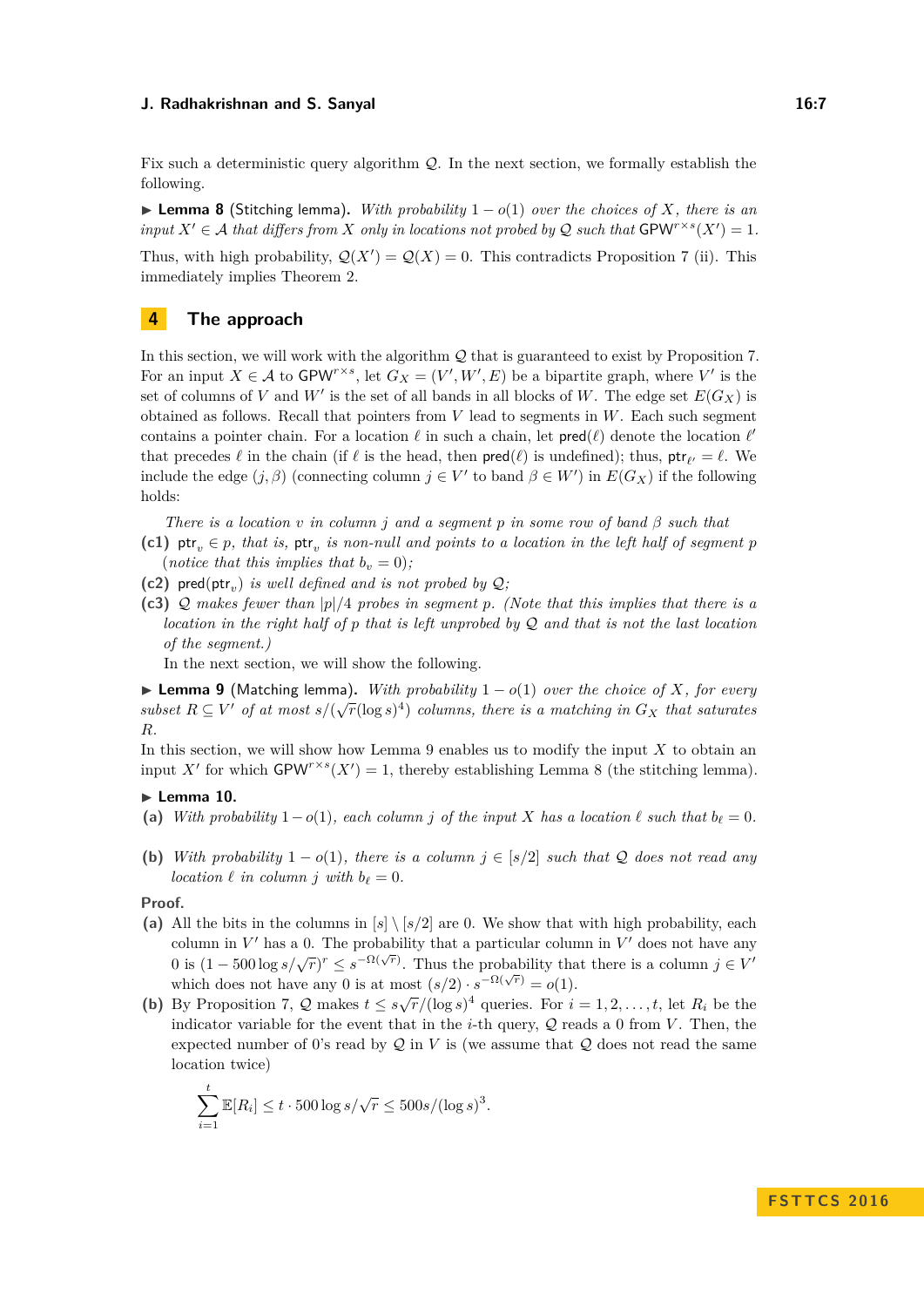## **16:8 The Zero-Error Randomized Query Complexity of the Pointer Function**

By Markov's inequality, with probability  $1 - o(1)$ , the number number of 0's read by  $\mathcal{Q}$ is less than  $s/2$ . It follows, that there is a column in *V* in which  $Q$  has read no 0.

**Proof of Lemma [8.](#page-6-2)** Assume that the high probability events of Lemmas [9](#page-6-1) and [10](#page-6-0) hold. This happens with probability  $1 - o(1)$ . We will now describe a sequence of modifications to the input X at locations not queried by  $Q$  to transform it into an input  $X'$  such that  $GPW^{r\times s}(X') = 1$ . Let  $j^* \in V'$  be the column in *V* guaranteed by Lemma [10](#page-6-0) (b). Define  $A_0 = \{\text{col}_1, \ldots, \text{col}_N\} \subseteq V' \setminus \{j^*\}$  to be the set of columns in  $V' \setminus \{j^*\}$  that are not completely read by  $Q$  (i.e. each column in  $A_0$  has a location unread by  $Q$ ). Let  $\ell_i$  be a location in the column  $col_i$  that is unread by  $Q$ . We first make the following changes to  $X$ , with the aim of starting a pointer chain at column  $j^*$  that passes through  $col_1, col_2, \ldots, col_N$ .

- (i) For each unread location  $\ell$  in the column  $j^*$ , set  $b_\ell$  to 1. From the definition of  $j^*$ , the bits of the read locations are already 1.
- (ii) Let  $\ell^*$  be the first unread location of  $j^*$  (i.e. the location with the least row index). Set ptr<sub> $\ell$ \*</sub> to  $\ell_1$ .
- (iii) For each unread location  $\ell \neq \ell^*$  in column  $j^*$ , set ptr<sub> $\ell$ </sub> to ⊥. From the definition of  $j^*$ , the pointers of the read locations are already  $\perp$ .
- (iv) For  $i = 1, ..., N 1$ , set  $b_{\ell_i}$  to 0 and ptr<sub> $\ell_i$ </sub> to  $\ell_{i+1}$ .
- (v) Set  $b_{\ell_N}$  to 0.

Clearly, the locations modified are not probed by Q. Notice that the current input has the pointer chain  $\mathbf{p}_0 = (\ell^*, \ell_1, \ldots, \ell_N)$  and the head  $\ell^*$  of the chain lies in the all-ones column *j*<sup>\*</sup>. Furthermore, all locations on the chain except  $\ell$ <sup>\*</sup> have 0 as their bit. We now show how to further modify our input and extend **p** and visit the remaining columns through locations with 0's. The columns in  $W$  are already neatly arranged in pointer chains. The difficulty is in ensuring that we also visit the set of columns in  $V'$  that are completely read by  $\mathcal{Q}$ , for we are not allowed to make any modifications there. Let  $A_1$  denote these completely read columns in *V'*. Since Q makes at most  $\sqrt{rs}/(\log s)^4$  queries, we have that  $|A_1| \le s/(\sqrt{r}(\log s)^4)$ . Lemma [9](#page-6-1) implies that there exists a matching  $\mathcal M$  in  $G_X$  that saturates  $A_1$ . Order the elements of  $A_1$  as  $d_1, \ldots, d_L$  in such a way that for all  $i = 1, \ldots, L-1$ ,  $\mathcal{M}(d_i) < \mathcal{M}(d_{i+1})$ (where we order the bands in *W* from left to right), that is, the band that is matched with  $d_i$  lies to the left of the band that is matched to  $d_{i+1}$ .

We will now proceed as follows. For  $i = 1, \ldots, L$ , we modify the input (at locations not read by  $Q$ ) appropriately to induce a pointer chain  $p_i$ . This pointer chain in addition to visiting a contiguous set of columns in  $W$ , will visit column  $d_i$ . By concatenating these pointer chains in order with the initial pointer chain  $\mathbf{p}_0$  we obtain the promised input  $X'$  for which  $\mathsf{GPW}^{r\times s}(X')=1.$ 

To implement this strategy, recall that there is an edge in  $G_X$  between the column  $d_i$ and the band  $\mathcal{M}(d_i)$ . From the definition of  $G_X$ , it follows that there is a location  $q_i$  in  $d_i$ and a segment  $S_i$  in band  $\mathcal{M}(d_i)$  such that

- (s1)  $\mathsf{ptr}_{q_i}$  leads to the left half of  $S_i$ ;
- **(s2)** pred(ptr<sub>q<sub>i</sub></sub>) is not probed by  $Q$ ;
- (s3)  $Q$  makes fewer than  $|S_i|/4$  queries in segment  $S_i$ .

First, let us describe how  $\mathbf{p}_1$  is constructed. Let  $a_1 = \mathsf{ptr}_{q_1}$  and  $b_1 = \mathsf{pred}(a_1)$  (by (s2)  $b_1$ is not probed by  $Q$ ); let  $c_1$  be a location in the second half of  $S_1$  that is not probed by  $Q$ and that is not the last location of  $S_1$  (by  $(s3)$  there is such a location). Now, we modify the input X by setting  $\mathsf{ptr}_{b_1} = q_1$ . Then,  $\mathbf{p}_1$  is the pointer chain that starts at the head of the leftmost segment of  $W_1$  in the same row as  $S_1$  and continues until location  $c_1$ . That is, starting from its head, it follows the pointers of the input until  $b_1$ . Then it follows the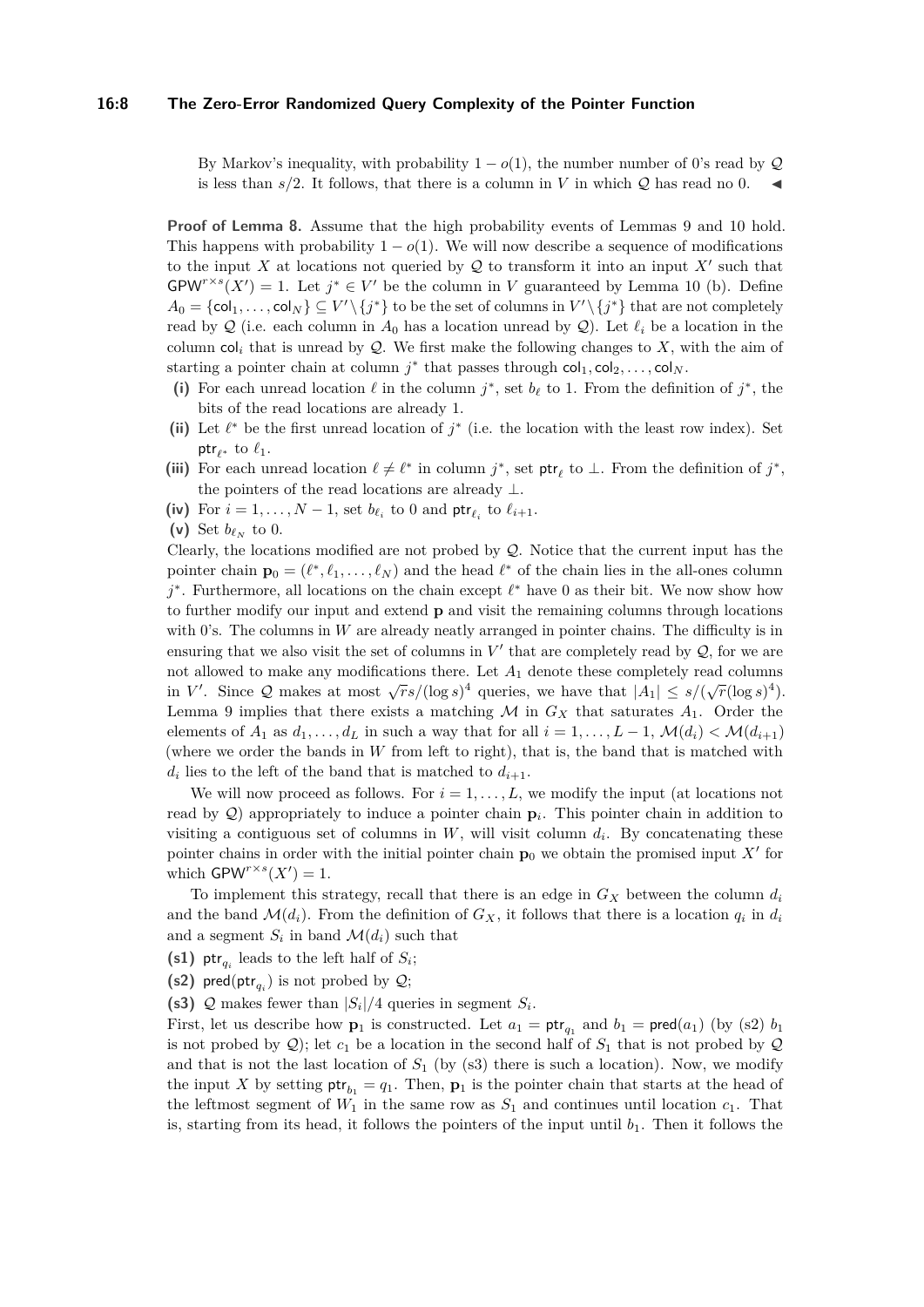<span id="page-8-0"></span>

**Figure 4** Construction of pointer chain **p***i*.

pointer leading out of  $b_1$  into  $q_1$ , thereby visiting column  $d_1$ . After that, it follows the pointer out of *q*<sup>1</sup> and comes to *a*1, and keeps following the pointers until *c*1.

In general, suppose  $\mathbf{p}_1, \mathbf{p}_2, \ldots, \mathbf{p}_{i-1}$  have been constructed. Suppose  $\text{tail}(\mathbf{p}_{i-1})$  appears in column  $k_{i-1}$ . Then,  $\mathbf{p}_i$  is obtained as follows. Let  $a_i = \mathsf{ptr}_{q_i}$  and  $b_i = \mathsf{pred}(a_i)$ ; let  $c_i$  be a location in the second half of  $S_i$  that is not probed by  $\mathcal Q$  and that is not the last location of *S*<sup>*i*</sup>. We modify the input by setting  $\mathsf{ptr}_{b_i} = q_i$ . Then  $\mathbf{p}_i$  is the pointer chain with its head in the same row as  $a_i$  and in column  $k_{i-1} + 1$  (note that since tail( $\mathbf{p}_{i-1}$ ) is not in last column of segment  $S_{i-1}$ , column  $k_{i-1} + 1$  is still in the same band as  $S_{i-1}$ ; the pointer chain  $\mathbf{p}_i$ terminates at location  $c_i$ . See Figure [4.](#page-8-0) Note that  $p_i$  entirely keeps to one row (the row of  $S_i$ , except for the diversion from  $b_i$  to  $q_i$ , when it visits column  $d_i$  and returns to  $a_i$ . When  $i = L$ , we let the pointer chain continue until the last column of *W*.

In obtaining the pointer chains  $\mathbf{p}_1, \mathbf{p}_2, \ldots, \mathbf{p}_L$ , we modified *X* at location  $b_1, b_2, \ldots, b_L$ . Finally, we concatenate the pointer chains  $\mathbf{p}_0, \mathbf{p}_1, \ldots, \mathbf{p}_L$ ; this requires us to modify X at locations  $\ell_N = \text{tail}(\mathbf{p}_0), c_1, c_2, \ldots, c_{L-1}$ , which were left unprobed by  $\mathcal{Q}$ . The resulting input after these modifications is  $X'$ .

The pointer chain obtained by this concatenation visits each column other than  $j^*$  exactly once, and the bit at every location on it, other than its head, is 0. Hence,  $\mathsf{GPW}^{r\times s}(X')=$  $1.$ 

## **5 Proof of the matching lemma**

We will show that every subset  $R \subseteq V'$  of at most  $s/(\sqrt{r}(\log s)^4)$  columns has at least  $|R|$ neighbors in  $W'$ . Then, the claim will follow from Hall's theorem.

Observe that with high probability every column in *V'* has  $\Omega(\sqrt{r} \log s)$  pointers leaving Observe that with high probability every column in *V'* has  $\Omega(\sqrt{r} \log s)$  pointers leaving it. We expect these pointers to be uniformly distributed among the at most log *s* blocks in *W*; in particular, we should expect that every column in *V*' sends  $\Omega(\sqrt{r})$  pointers into each block. We now formally establish this.

<span id="page-8-1"></span> $\blacktriangleright$  **Claim 11.** Let  $V_j$  be the j-th column of  $V'$  and  $W_{j'}$  the j'-th block of  $W$ ; then,

 $Pr[\forall j, j' : |\text{ptr}(V_j) \cap W_{j'}| \le 400\sqrt{r}] = o(1).$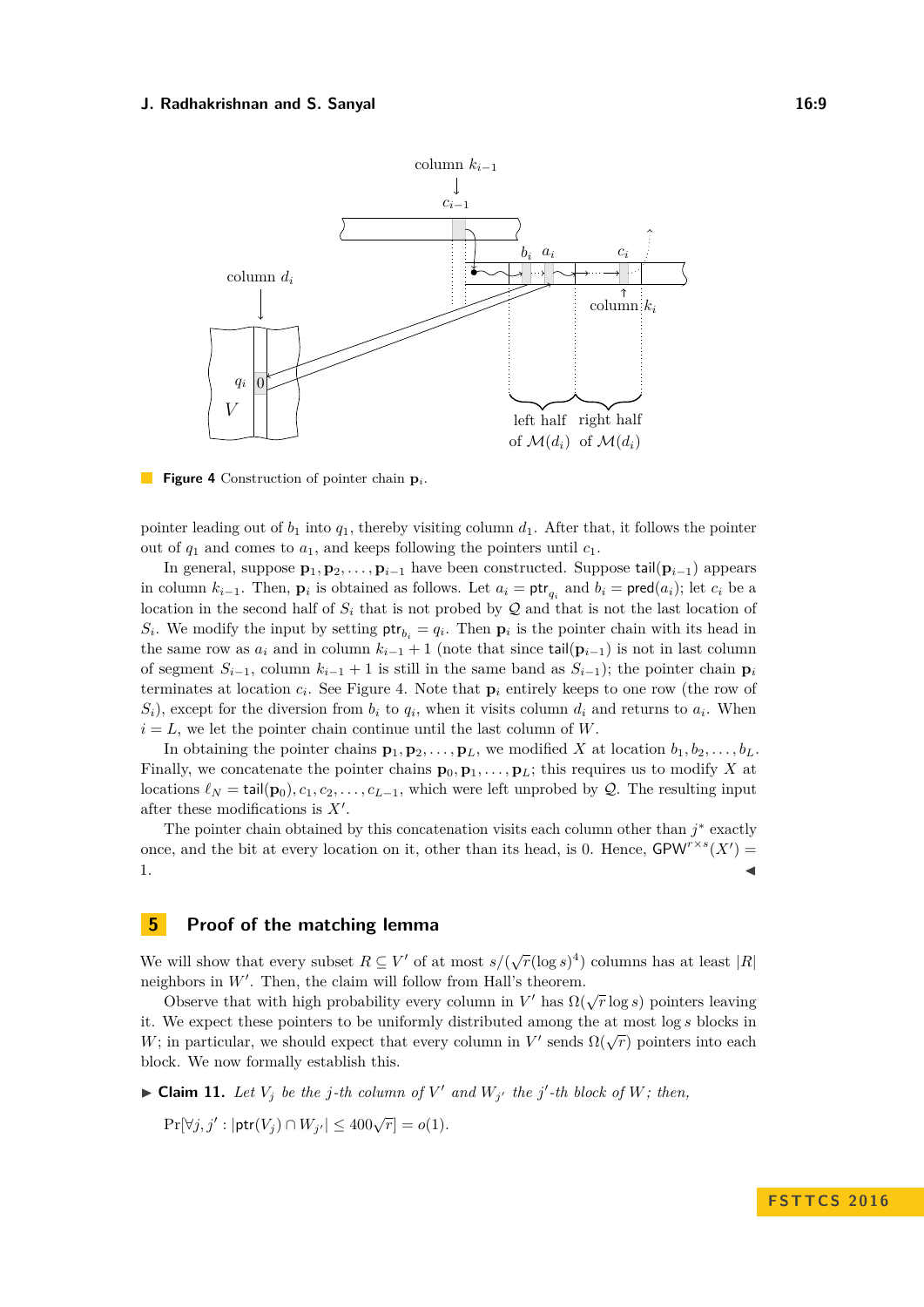## **16:10 The Zero-Error Randomized Query Complexity of the Pointer Function**

**Proof.** Fix a location in  $\ell \in V_j$ . Let  $\chi_{\ell}$  be the indicator variable for the event  $\mathsf{ptr}_{\ell} \in W_{j'}$ . Then, the number of pointers from  $V_j$  into  $W_{j'}$  is precisely  $\sum_{\ell \in V_j} \chi_{\ell}$ . Since

$$
\Pr[\chi_{\ell} = 1] \ge \frac{500 \log s}{\sqrt{r}} \times \frac{1}{\log s} = \frac{500}{\sqrt{r}},
$$

the expected number of pointers from column  $V_j$  into  $W_{j'}$  is at least 500 $\sqrt{r}$ . Our claim follows from the Chernoff bound and the union bound (over choices of  $j$  and  $j'$ ). Here, we use the following version of the Chernoff bound (see Dubhashi and Panconesi [\[4\]](#page-12-11), page 6): for the sum of r independent 0-1 random variables  $Z_{\ell}$ , each taking the value 1 with probability at least  $\alpha$ ,

$$
\Pr[\sum_{\ell} X_{\ell} \le (1 - \varepsilon)\alpha r] \le \exp(-\frac{\varepsilon^2}{2}\alpha r).
$$

Since we assume  $r = \Omega((\log s)^3)$ , in our application  $\alpha r \gg \sqrt{r} \ge \log s$ .

Suppose *j* is such that  $2^j \leq |R| < 2^{j+1}$ . Then, we will show that *R* has the required number of neighbors among the bands of the block  $W_i$ .

<span id="page-9-0"></span>► Claim 12. For a set  $R \subseteq V'$  and a block  $W_j$ , consider the set of bands of  $W_j$  into which *at least*  $2\sqrt{r}$  *pointers from R fall, that is,*  $B_j(R) := \{b \in W_j : |\text{ptr}(R) \cap b| \geq 2\sqrt{r}\}\$ . Then, *for*  $j = 1, \ldots, K$  *and for all*  $R$  *such that*  $2^{j} \leq |R| < 2^{j+1}$ *, we have* 

$$
Pr[|B_j(R)| \leq 2|R|] = o(1).
$$

**Proof.** We will use the union bound over the choices of *j* and *R*. Fix the set *R*. We may, using Claim [11,](#page-8-1) condition on the event that there are at least  $400\sqrt{r}|R|$  pointers from *R* to the event of the event that there are at least  $400\sqrt{r}|R|$  pointers from *R* to *W*<sub>*j*</sub>. Fix 400 $\sqrt{r}|R|$  of these pointers. Now, the number of pointers that fall outside  $B_j(R)$  is *v*<sub>*j*</sub>. FIX 400V/ $|R|$  of these pointers. Now, the number of pointers that fall outside  $D_j(t)$  is a set  $T$  of  $2|R$  at most  $20 \cdot 2^j \cdot 2\sqrt{r} \le 100\sqrt{r}|R|$ . That is, if  $|B_j(R)| < 2|R|$ , then there is a set *T* of  $2|R|$ bands into which more than  $400\sqrt{r}|R| - 100\sqrt{r}|R| = 300\sqrt{r}|R|$  pointers from *R* fall. We will show that it is unlikely for such a set  $T$  to exist. For a fixed  $T$ , the probability of this event is at most

$$
\binom{400|R|\sqrt{r}}{300|R|\sqrt{r}} \left(\frac{2|R|}{20\cdot 2^j}\right)^{300\sqrt{r}|R|} \le 2^{-100\sqrt{r}|R|}.
$$

Using the union bound to account for all choices of *R* and the  $\binom{20\cdot 2^j}{2|B|}$  $\binom{20\cdot2^j}{2|R|}$  choices of *T*, and using the fact that  $\sqrt{r} \gg \log s$ , we conclude that the probability that  $B_j(R)$  fails to be large enough is at most

$$
\sum_{j=0}^{\log s-3 \log \log s} \sum_{m=2^j}^{2^{j+1}-1} \binom{s/2}{m} \binom{20 \cdot 2^j}{2m} 2^{-100\sqrt{r}m} = o(1).
$$

In order to show that with high probability the set *R* has the required number of neighbors, we will condition on the high probability event of Claim [12,](#page-9-0) that is,  $|B_j(R)| > 2|R|$ . Let B be the set of such bands *b* that receive at least  $2\sqrt{r}$  pointers. For each  $b \in \mathcal{B}$ , let  $P(b)$  be a set of  $2\sqrt{r}$  locations in the columns in *R* whose pointers land in *b*. If in at least |*R*| of the  $2|R|$  such bands *b*, there is a pointer from  $P(b)$  satisfying the conditions (c1)–(c3), then we will have obtained the required expansion. Fix a pointer out of  $P(b)$  (which by definition of *P*(*b*) lands in band *b*), and consider the following events.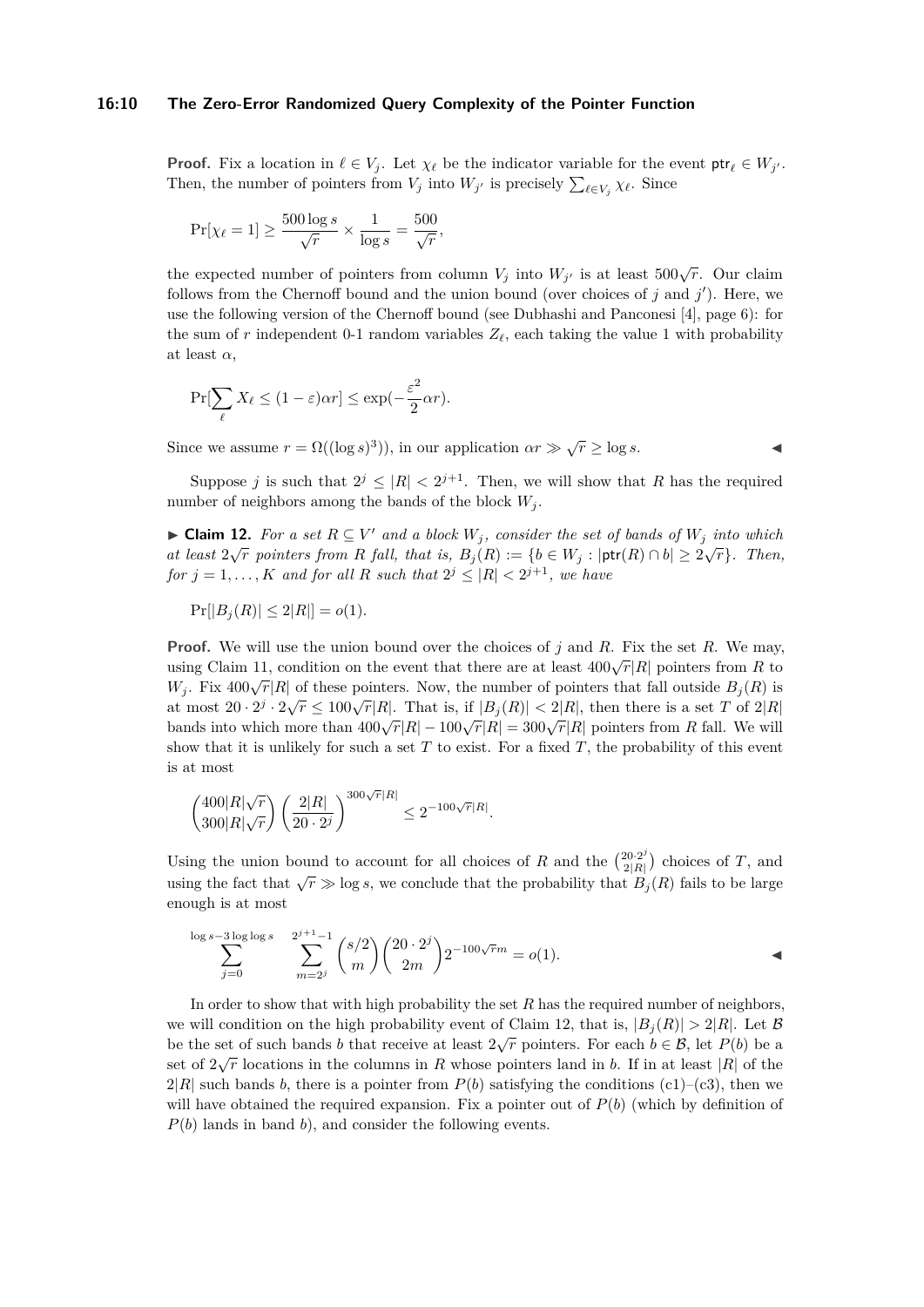- $\mathcal{E}_1$ : The pointer leads to the same segment as a previous pointer (assume the locations in *P*(*b*) are totally ordered in some way).
- $\mathcal{E}_2$ : The pointer leads to the first entry of the pointer chain in its segment (so, that location has no predecessor).
- $\mathcal{E}_3$ : At least  $w_j/8$  entries of the segment that the pointer lands in are probed by Q.

 $\mathcal{E}_4$ : The predecessor of the location where the pointer lands is probed by  $\mathcal{Q}$ .

Consider the pointers that emanate from  $P(b)$  and land in some band  $b \in \mathcal{B}$ . Let  $n_1$  be the number of those pointers for whom  $\mathcal{E}_1$  holds; let  $n_2$  be the number of those pointers for whom  $\mathcal{E}_2$  holds; let  $n_3$  be the number of those pointers for whom  $\mathcal{E}_3$  holds but  $\mathcal{E}_1$  does not hold; let  $n_4$  be the number of those pointers for whom  $\mathcal{E}_4$  holds but  $\mathcal{E}_1, \mathcal{E}_2$  and  $\mathcal{E}_3$  do not hold.

If the claim of our lemma does not hold, then it must be that in at least  $|R|$  of the  $2|R|$ bands of B, all pointers that fall there fail to satisfy at least one of the conditions (c1)–(c3); that is, one of  $\mathcal{E}_1, \ldots, \mathcal{E}_4$  holds for all  $2\sqrt{r}$  of them. This implies that

$$
n_1 + n_2 + n_3 + n_4 \ge 2\sqrt{r}|R|.\tag{1}
$$

To prove our claim, we will show that with high probability each *n<sup>i</sup>* on the left is less than  $\sqrt{r}|R|/2$ . In the following, we fix a set *R* and separately estimate the probability that one of the quantities on the left is large. To establish the claim for all *R*, we will use the union bound over *R*. In the proof, we use the following version of the Chernoff-Hoeffding bound, which can be found in Dubhashi and Panconesi ([\[4\]](#page-12-11), page 7).

<span id="page-10-0"></span>▶ **Lemma 13** (Chernoff-Hoeffding bound). *Let*  $X := \sum_{i \in [n]} X_i$  where  $X_i, i \in [n]$  are inde*pendently distributed in* [0, 1]*. Let*  $t > 2eE[X]$ *. Then* 

$$
\mathbb{P}[X > t] \le 2^{-t}
$$

► Claim 14.  $Pr[n_1 \ge \sqrt{r}|R|/2] \le 2^{-r|R|/2}$ .

*.*

**Proof.** The probability that a pointer from  $P(b)$  falls on a segment of a previous pointer is at most  $2\sqrt{r}/r$ . Thus, the expected value of  $n_1$  is at most 8|R|. We may invoke lemma [13](#page-10-0) and conclude that

$$
\Pr[n_1 \ge \sqrt{r}|R|/2] \le 2^{-\sqrt{r}|R|/2}.
$$

Recall that the number of blocks is  $K = \log s - 3 \log \log s$  and the width of each band in the *j*-th block is  $w_j = s/(20 \cdot 2^j \cdot 2K)$ .

► Claim 15.  $Pr[n_2 \ge \sqrt{r}|R|/2] \le 2^{-\sqrt{r}|R|/2}$ .

**Proof.** A pointer falls on head of random pointer chain in a segment with probability at most  $2/w_i$ . Thus,

$$
\mathbb{E}[n_2] \le \left(\frac{2}{w_j}\right) 4\sqrt{r}|R| \le \frac{320|R|\sqrt{r}}{(\log s)^2}.
$$

Again, our claim follows by a routine application of Lemma [13.](#page-10-0)

► Claim 16.  $Pr[n_3 \ge \sqrt{r}|R|/2] = 0$ *.* 

**Proof.** If  $n_3 \ge \sqrt{r} |R|/2$ , then the total number of locations read by Q is at least

$$
n_3 \frac{w_j}{8} \ge \left(\frac{\sqrt{r}|R|}{2}\right) \cdot \frac{w_j}{8} \ge \left(\frac{\sqrt{r}2^j}{2}\right) \left(\frac{s}{8 \cdot 20 \cdot 2^j \log s}\right) \gg \frac{\sqrt{r}s}{320 \log s}.
$$

This contradicts our assumption that  $Q$  makes at most  $\sqrt{r}s/(\log s)^4$  queries.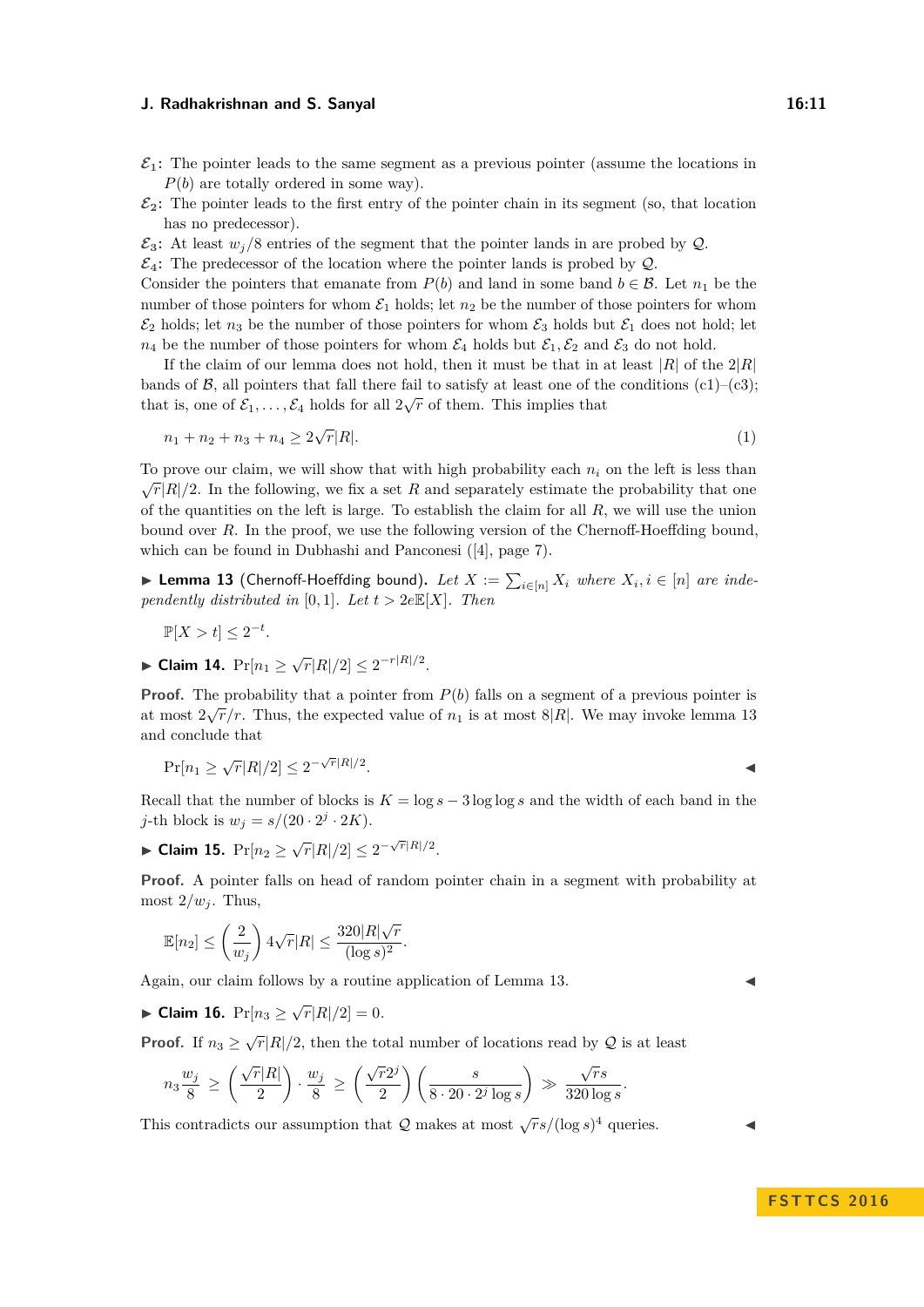## **16:12 The Zero-Error Randomized Query Complexity of the Pointer Function**

# ► Claim 17.  $Pr[n_4 \ge \sqrt{r}|R|/2] \le 2^{-r|R|/2}$ .

**Proof.** Let us first sketch informally why we do not expect  $n_4$  to be large. Recall that in our random input we place a random pointer chain in the left half of each segment. Once a pointer has landed at a location in this segment, its predecessor is equally likely to be any of the other locations in the segment. So the first probe into that segment has probability about one in  $w_j/2 - 1$  of landing on the predecessor, the second probe has probability about one in  $w_j/2-2$  of landing on the predecessor, and so on. Since we assume  $\mathcal{E}_3 \mathcal{Q}$  makes at most  $w_j/8$ probes in this segment. So, conditioned on the previous probes being unsuccessful, there are still  $w_j/2 - w_j/8 - 1$  possibilities for the location of the predecessor; so the probability of the probe landing on the predecessor is at most  $1/(w_j/2 - w_j/8 - 1)$ . This implies that in order for *n*<sub>4</sub> to be at least  $\sqrt{r}|R|/2$  the query algorithm Q must make  $\Omega(w_j\sqrt{r}|R|/2)$  queries; but this is more than the number of probes  $Q$  is permitted.

In order to formalize this intuition, fix (condition on) a choice of pointers from *V*. Let us assume that the algorithm makes  $t$  probes. For  $i = 1, 2, \ldots, t$ , define indicator random variables  $\chi_i$  as follows:  $\chi_i = 1$  iff the following conditions hold.

Suppose the *i*-th probe is made to a segment p in band  $b \in \mathcal{B}$ . Let  $\ell$  be the location where the first pointer (among the pointers from  $P(b)$  to  $p$ ) lands. Then, the *i*-th probe of  $Q$  is made to the predecessor of  $\ell$  in the random pointer chain in  $b$ .

Fewer than  $w_i/8$  of the previous probes were made to this segment.

Observe that if more than one pointer land on *p*, then except for the first amongst them (according to the ordering on the locations in  $P(b)$ ), event  $\mathcal{E}_2$  does not hold for the remaining pointers, and hence by definition event  $\mathcal{E}_4$  does not hold either.

Define  $Z = \sum_{i=1}^{t} \chi_i$ . Note that *Z* is an upper bound on *n*<sub>4</sub>, and we wish to estimate the probability that  $Z \geq \sqrt{r} |R|/2$ . The key observation is that for every choice  $\sigma$  of  $\chi_1, \chi_2, \ldots, \chi_{i-1}$ , we have

<span id="page-11-0"></span>
$$
\Pr[\chi_i = 1 \mid \chi_1, \chi_2, \dots, \chi_{i-1} = \sigma] \le \frac{1}{3w_j/8 - 1} \le \frac{4}{w_j}.
$$
\n(2)

Thus,

$$
\mathbb{E}[Z] \le \left(\frac{4}{w_j}\right)t \le \left(\frac{4}{w_j}\right)(\log s)^{-4}\sqrt{r}s \le (\log s)^{-2}\sqrt{r}|R|.
$$

The variables  $\chi_i$  are not independent, but it follows from [\(2\)](#page-11-0) that Lemma [13](#page-10-0) is still applicable in this setting. We conclude that

 $Pr[Z \ge \sqrt{r}|R|/2] \le 2^{-\sqrt{r}|R|/2}.$ 

Since, the above bound holds for each choice of pointers from  $V$ , it holds in general.

Finally, to establish the required expansion for all sets *R*, we use the union bound over all *R*. The probability that some set *R* has fewer than  $|R|$  neighbors is at most

$$
4\sum_{k=1}^{s/(\sqrt{r}(\log s)^4)} {s/2 \choose k} 2^{-\sqrt{r}k/2} \le \sum_{k\ge 1} s^k 2^{-\sqrt{r}k/2} \le \sum_{k\ge 1} s^{-k} = o(1),
$$

where we used our assumption that  $r \gg (\log s)^2$ . This completes the proof of the matching lemma.

**Acknowledgment.** We thank Sagnik Mukhopadhyay for useful discussions.